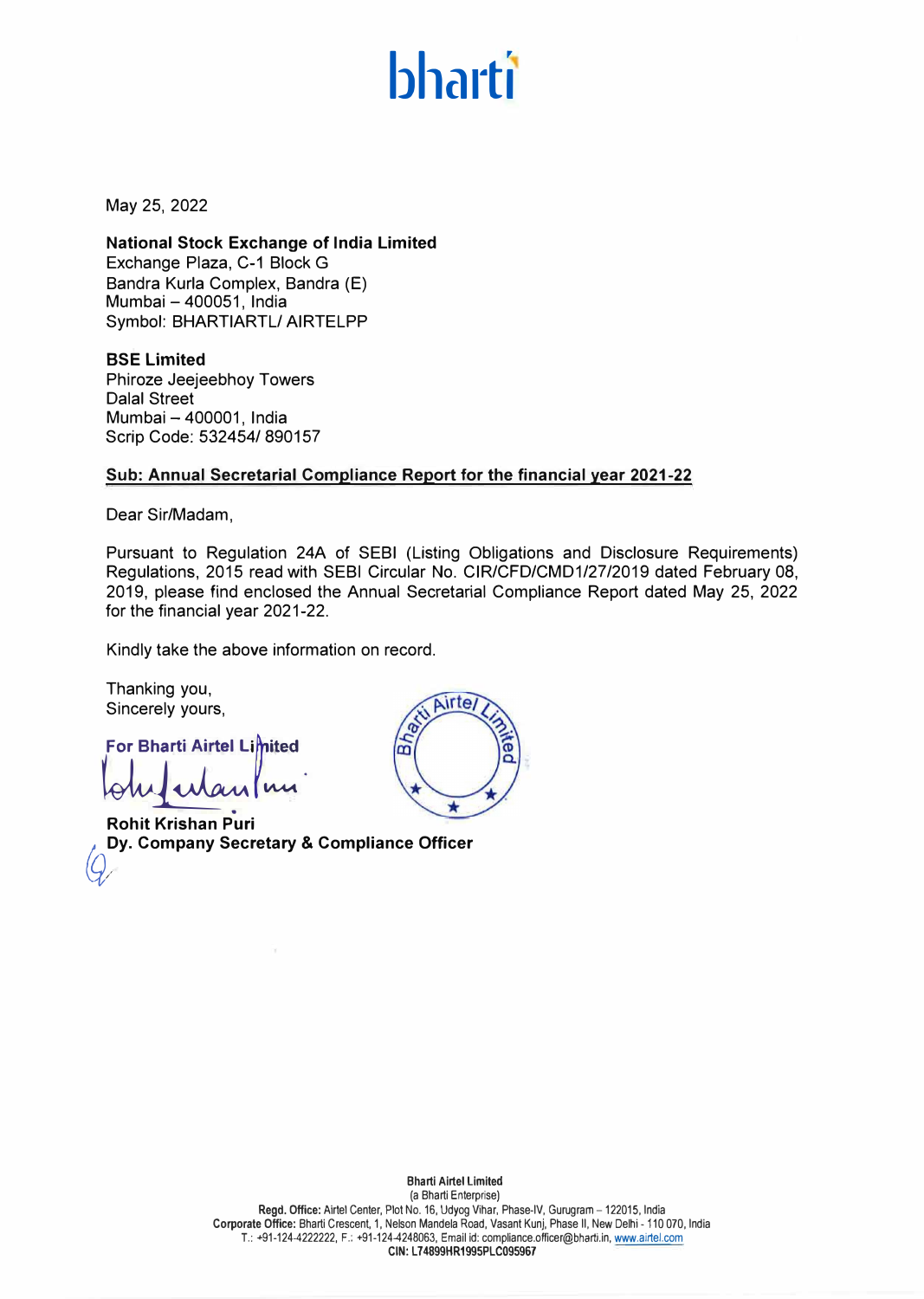**COMPANY SECRETARIES** 

## **SECRETARIAL COMPLIANCE REPORT**

To,

The Board of Directors **Bharti Airtel Limited**  Airtel Center, Plot No. 16, Udyog Vihar, Phase-IV, Gurugram-122015, India

We M/s. Chandrasekaran Associates have examined:

- (a) All the documents and records made available to us and explanation provided by Bharti Airtel Limited. ("the listed entity"),
- (b) The filings/ submissions made by the listed entity to the stock exchanges,
- (c) Website of the listed entity,
- (d) Any other document/ filing, as may be relevant, which has been relied upon to make this certification,

for the year ended March 31, 2022 ("Review Period") in respect of compliance with the provisions of :

- (a) the Securities and Exchange Board of India Act, 1992 ("SEBI Act") and the Regulations, Circulars, Guidelines issued thereunder; and
- (b) the Securities Contracts (Regulation) Act, 1956 ("SCRA"), Rules made thereunder and the Regulations, Circulars, Guidelines issued thereunder by the Securities and Exchange Board of India ("SEBI");

The Specific Regulations, whose provisions and the Circulars/ Guidelines issued thereunder, have been examined, include:-

- (a) The Securities and Exchange Board of India (Listing Obligations and Disclosure Requirements) Regulations, 2015 ("Listing Regulations);
- (b) The Securities and Exchange Board of India (Issue of Capital and Disclosure Requirements) Regulations, 2018;
- (c) The Securities and Exchange Board of India (Substantial Acquisition of Shares and Takeovers) Regulations, 2011;
- (d) The Securities and Exchange Board of India (Buyback of Securities) Regulations, 2018; **Not Applicable during the review period.**  ARANA

Page 1 of 3

**NEW DELHI**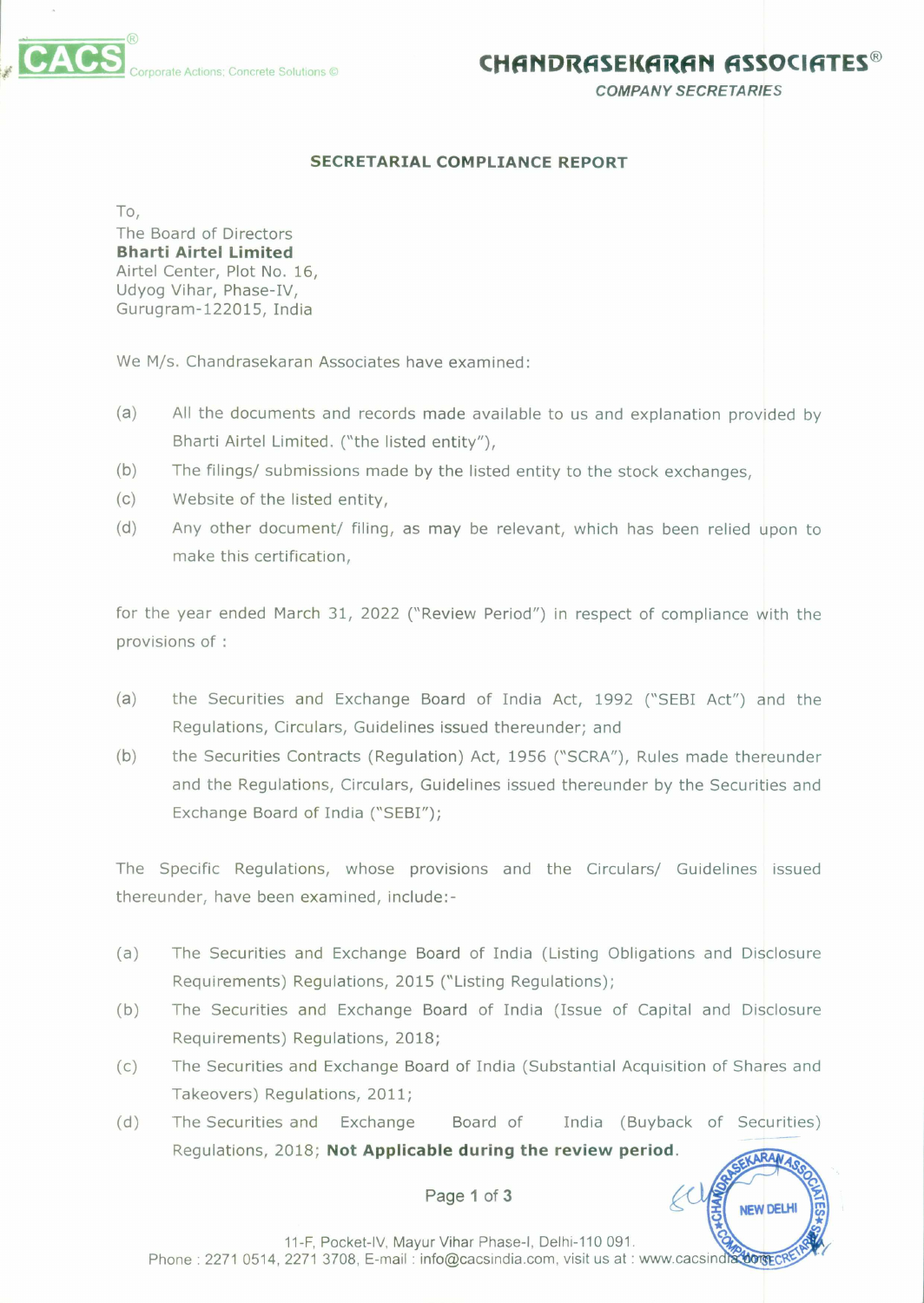- (e) The Securities and Exchange Board of India (Share Based Employee Benefits and Sweat Equity) Regulations, 2021 and The Securities and Exchange Board of India (Share Based employee Benefits) Regulations, 2014 to the extent applicable, prior to its repealment;
- (f) The Securities and Exchange Board of India (Issue and Listing of Non-Convertible Securities) Regulations, 2021 and The Securities and Exchange Board of India (Issue and Listing of Debt Securities) Regulation, 2008 to the extent applicable, prior to its repealment ;
- (g) The Securities and Exchange Board of India (Prohibition of Insider Trading) Regulations, 2015;
- (h) The Depositories Act, 1996 and the Regulations and Bye-laws framed thereunder to the extent of Regulation 76 of Securities and Exchange Board of India (Depositories and Participants) Regulations, 2018;
- (i) The Securities and Exchange Board of India (Registrars to an Issue and Share Transfer Agents) Regulations, 1993 regarding the Companies Act and dealing with client to the extent of securities issued;
- (j) The Securities and Exchange Board of India (Investor Protection and Education Fund) Regulations, 2009;

and based on the above examination, We hereby report that, during the Review Period:

(a) The listed entity has complied with the provisions of the above Regulations and Circulars/ Guidelines issued thereunder, except in respect of matters specified below:-

| guidelines<br>specific clause) | <b>Sr. NoCompliance Requirement</b><br>(Regulations/ circulars /<br>including | <b>Deviations</b> | Observations/<br>Remarks of the<br>Practicing<br>Company<br><b>Secretary</b> |  |
|--------------------------------|-------------------------------------------------------------------------------|-------------------|------------------------------------------------------------------------------|--|
|                                |                                                                               | Nti               |                                                                              |  |

- (b) The listed entity has maintained proper records under the provisions of the above Regulations and circulars/ guidelines issued thereunder insofar as it appears from our examination of those records.
- (c) The following are the details of actions taken against the listed entity/ its promoters/ directors/ material subsidiaries either by SEBI or by Stock Exchanges (including under the Standard Operating Procedures issued by SERI--trough